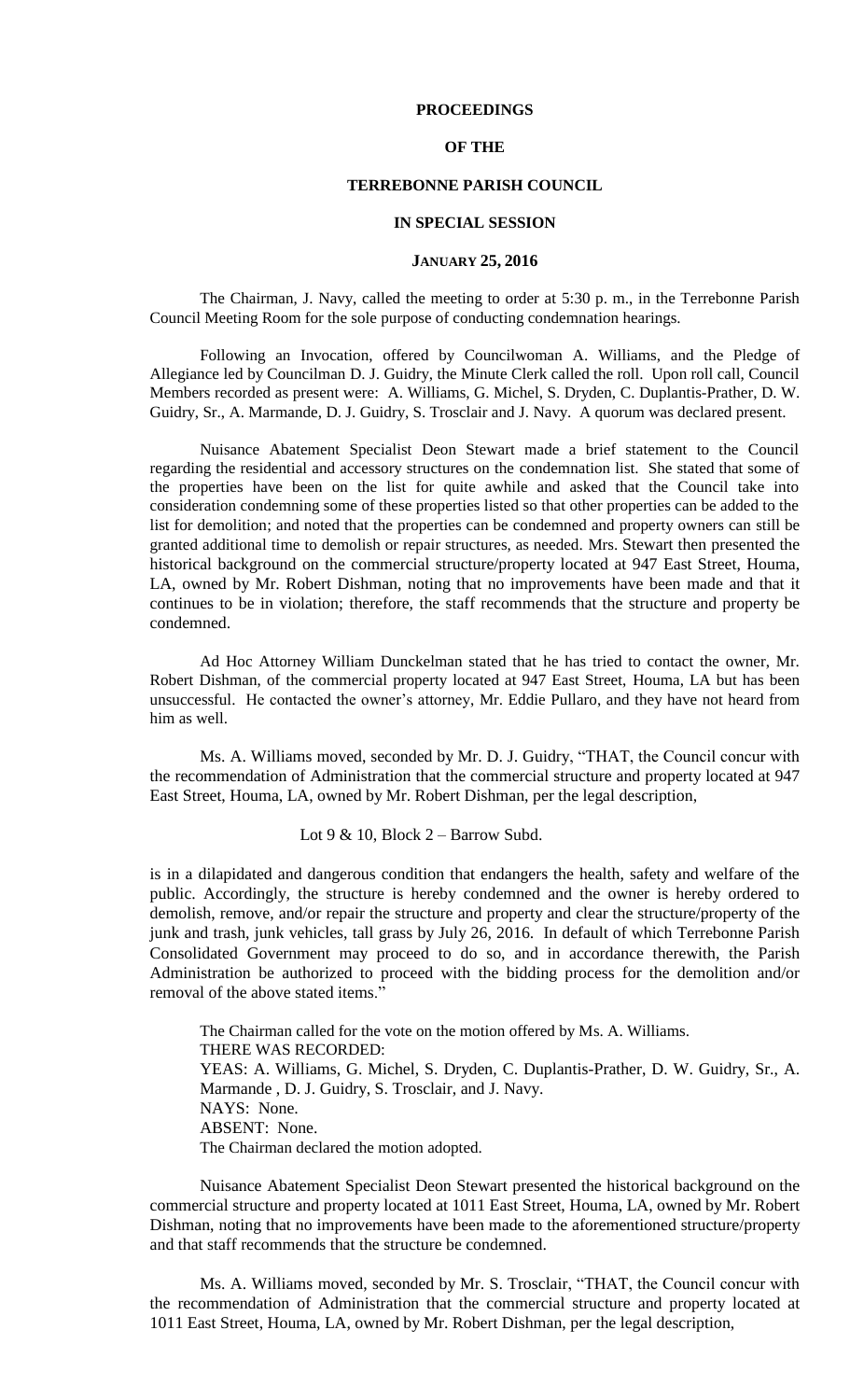#### Lots  $6,7 \& 8$ , Block  $2 -$  Barrow Subd.

is in a dilapidated and dangerous condition that endangers the health, safety and welfare of the public. Accordingly, the structure/property is hereby condemned and the owner is hereby ordered to demolish, remove, and/or repair the structure and clear the structure/property of the junk and trash, junk vehicles, tall grass by July 26, 2016. In default of which Terrebonne Parish Consolidated Government may proceed to do so, and in accordance therewith, the Parish Administration be authorized to proceed with the bidding process for the demolition and/or removal of the above stated items."

The Chairman called for the vote on the motion offered by Ms. A. Williams. THERE WAS RECORDED: YEAS: A. Williams, G. Michel, S. Dryden, C. Duplantis-Prather, D. W. Guidry, Sr., A. Marmande , D. J. Guidry, S. Trosclair, and J. Navy. NAYS: None. ABSENT: None. The Chairman declared the motion adopted.

Nuisance Abatement Specialist Deon Stewart presented the historical background on the residential structure located at 220 Bond Street, Houma, LA, owned by Mary Hite stating that the structure is substantially burned and that no improvements have been made to the structure and staff recommends it be condemned.

An heir to the property, Mr. Hite, stated that they are trying to repair this property (220 Bond Street) so that his mother can move back into it.

Ms. A. Williams moved, seconded by Mr. D. J. Guidry, "THAT, the Council continue the condemnation proceedings, until April 25, 2016, on the residential structure located at 220 Bond Street, Houma, LA, owned by Mary Hite."

The Chairman called for the vote on the motion offered by Ms. A. Williams. THERE WAS RECORDED: YEAS: A. Williams, G. Michel, S. Dryden, C. Duplantis-Prather, D. W. Guidry, Sr., A. Marmande , D. J. Guidry, S. Trosclair, and J. Navy. NAYS: None. ABSENT: None. The Chairman declared the motion adopted.

Mr. A. Marmande moved, seconded by Ms. A. Williams, "THAT, the Council continue the condemnation proceedings, until April 25, 2016 at 5:30 p. m., on the residential structure located at 313 Dover Drive, Houma, LA, owned by Harold and Anne Scott, in care of Joyce Bolden."

The Chairman called for the vote on the motion offered by Mr. A. Marmande. THERE WAS RECORDED: YEAS: A. Williams, G. Michel, S. Dryden, C. Duplantis-Prather, D. W. Guidry, Sr., A. Marmande , D. J. Guidry, S. Trosclair, and J. Navy. NAYS: None. ABSENT: None. The Chairman declared the motion adopted.

Ms. C. Duplantis-Prather moved, seconded by Ms. A. Williams, "THAT, the Council concur with the recommendation of Administration to close the condemnation proceedings on the commercial structure located at 100 Howard Avenue, Houma, LA, owned by E-Z Serve Convenience Store and Albert Lagraize due to the structure being in compliance."

The Chairman called for the vote on the motion offered by Ms. C. Duplantis-Prather. THERE WAS RECORDED: YEAS: A. Williams, G. Michel, S. Dryden, C. Duplantis-Prather, D. W. Guidry, Sr., A. Marmande , D. J. Guidry, S. Trosclair, and J. Navy. NAYS: None. ABSENT: None. The Chairman declared the motion adopted.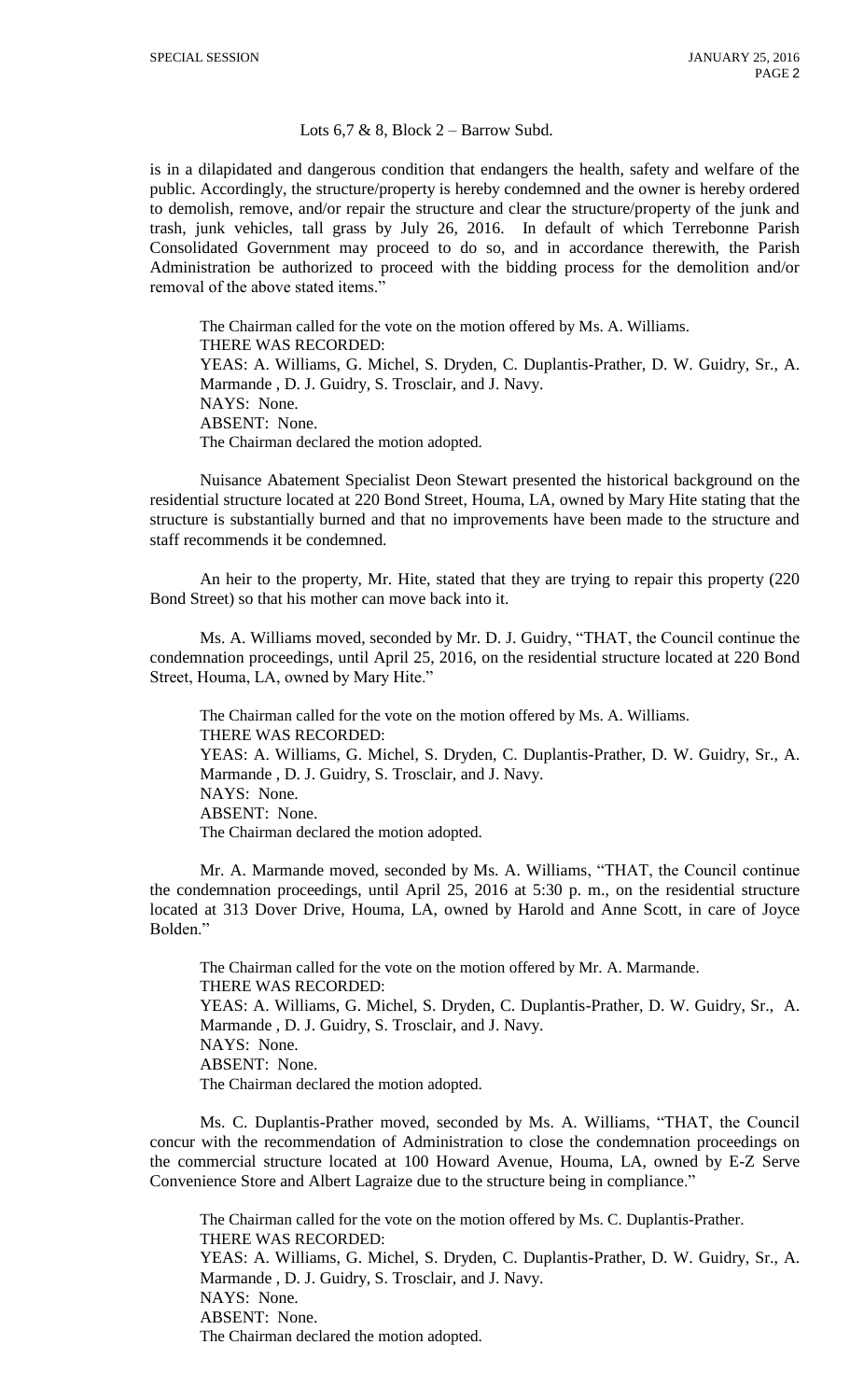Nuisance Abatement Specialist Deon Stewart presented the historical background the residential structure located at 1217 Division Avenue, Houma, LA, owned by Roosevelt and Martha Spencer, noting that the structure has been substantially burned; that no improvements have been made to the aforementioned structure and that the staff recommends that the structure be condemned.

Ad Hoc Attorney William Dunckelman stated that the heirs of this residential structure located at 1217 Division Avenue, Houma, LA, owned by Roosevelt and Martha Spencer, c/o Christopher Carter, have insurance on this property and have made an insurance claim to help with the repair of this structure. Atty. Dunckelman asked for a continuance.

Ms. A. Williams moved, seconded by Mr. D. W. Guidry, Sr., "THAT, the Council concur with the request of the Ad Hoc Attorney to continue the condemnation proceeding, until April 25, 2016 at 5:30 p. m., on the residential structure located at 1217 Division Avenue, Houma, LA, owned by Roosevelt and Martha Spencer, c/o Christopher Carter."

The Chairman called for the vote on the motion offered by Ms. A. Williams. THERE WAS RECORDED: YEAS: A. Williams, G. Michel, S. Dryden, C. Duplantis-Prather, D. W. Guidry, A. Marmande , D. J. Guidry, S. Trosclair, and J. Navy. NAYS: None. ABSENT: None. The Chairman declared the motion adopted.

Nuisance Abatement Specialist Deon Stewart presented the historical background on the residential structure located at 5452 Highway 56, Chauvin, LA, owned by Lindsey and Elizabeth Henry, Jackie Marie Properties, LLC - Tax Title Owners, noted that no improvements have been made to the aforementioned structure and that staff recommends that the structure be condemned.

Councilman D. Guidry stated that the property located at 5452 Highway 56, Chauvin, LA, has been purchased through a Sheriff tax sale and the new owner can be sued if the previous owner comes and wants the property back. Mr. Guidry explained that the new owner would like to make the necessary repairs, but can't at this point because of this legality.

Mr. D. J. Guidry moved, seconded by Ms. A. Williams, "THAT, the Council continue the condemnation proceedings, until July 26, 2016 at 5:30 p. m., on the residential structure located at 5452 Highway 56, Chauvin, LA, owned by Lindsey and Elizabeth Henry, Jackie Marie Properties, LLC – Tax Title Owners."

The Chairman called for the vote on the motion offered by Mr. D. J. Guidry. THERE WAS RECORDED: YEAS: A. Williams, G. Michel, S. Dryden, C. Duplantis-Prather, D. W. Guidry, Sr., A. Marmande , D. J. Guidry, S. Trosclair, and J. Navy. NAYS: None. ABSENT: None. The Chairman declared the motion adopted.

Nuisance Abatement Specialist Deon Stewart presented the historical background on the commercial structure located at 1110 Barataria Avenue, Houma, LA, owned by the Estate of Theresa Martin noted that the structure continues to be in violation; added that no substantial improvements have been made and that staff recommends that the structure be condemned.

Councilwoman A. Williams stated the aforementioned structure (1110 Barataria Avenue) is undergoing a succession and that she is working with the new owner to get the necessary repairs done.

Ms. A. Williams moved, seconded by, Ms. Duplantis-Prather, "THAT, the Council continue the condemnation proceeding, until April 25 2016 at 5:30 p. m., on the commercial structure located at 1110 Barataria Avenue, Houma, LA, owned by the Estate of Theresa Martin."

The Chairman called for the vote on the motion offered by Ms. A. Williams. THERE WAS RECORDED: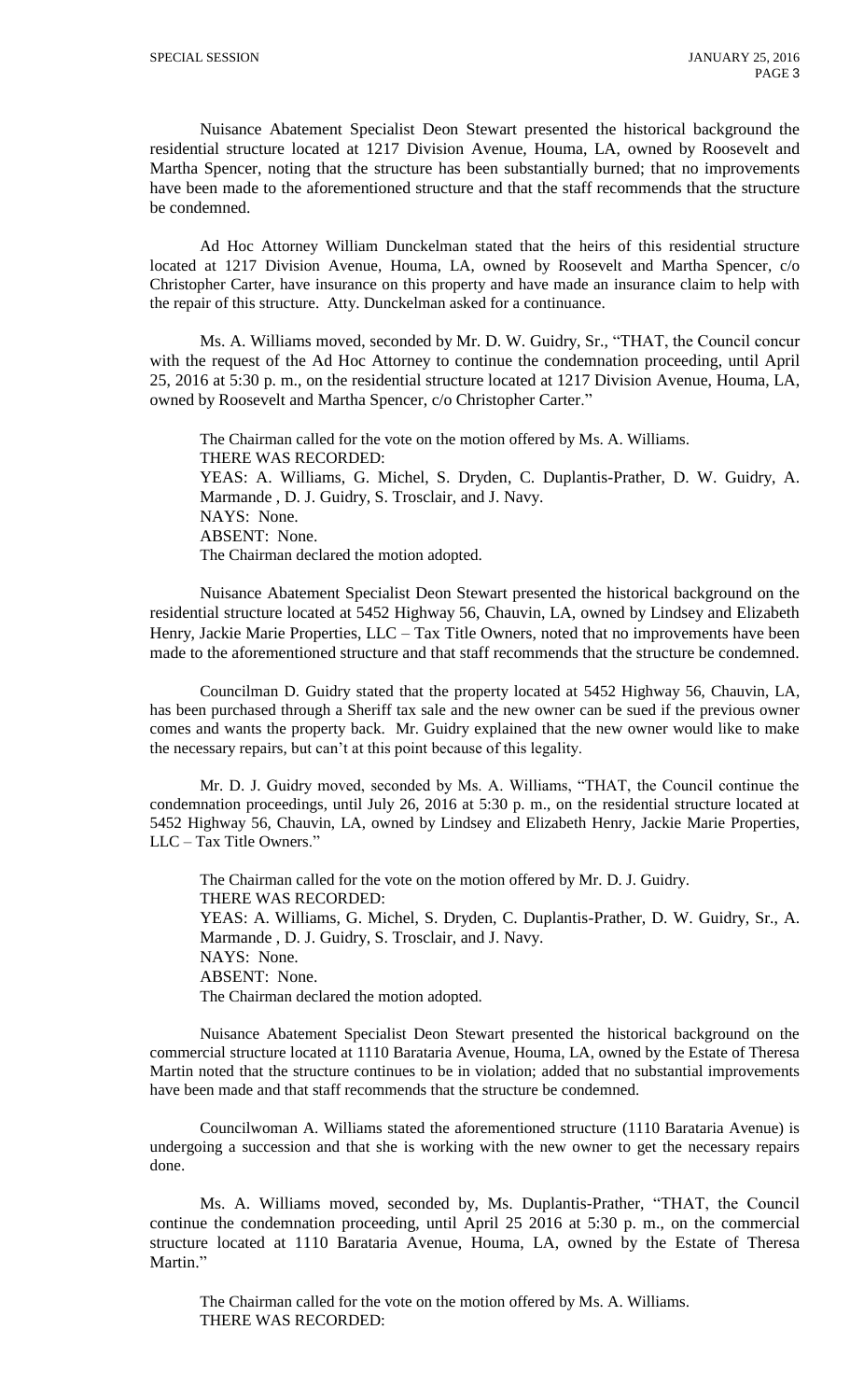YEAS: A. Williams, G. Michel, S. Dryden, C. Duplantis-Prather, D. W. Guidry, Sr., A. Marmande , D. J. Guidry, S. Trosclair, and J. Navy. NAYS: None. ABSENT: None. The Chairman declared the motion adopted.

Councilwoman A. Williams stated that she spoke with the new owner of 400 Naquin St. and they are working to make repairs to the structure.

Ms. A. Williams moved, seconded by Ms. C. Duplantis-Prather, "THAT, the Council continue the condemnation proceedings, until April 25, 2016 at 5:30 p. m., on the residential structure located at 400 Naquin Street (Structure 3) Houma, LA, owned by Larussa Enterprises."

The Chairman called for the vote on the motion offered by Ms. A. Williams. THERE WAS RECORDED: YEAS: A. Williams, G. Michel, S. Dryden, C. Duplantis-Prather, D. W. Guidry, Sr., A. Marmande , D. J. Guidry, S. Trosclair, and J. Navy. NAYS: None. ABSENT: None. The Chairman declared the motion adopted.

Nuisance Abatement Specialist Deon Stewart presented the historical background on the residential structure located at 119 Scott Lane, Houma, LA, owned by Jonathan and Willie Foote. She stated that the structure continues to be in violation and the staff recommends that the structure be condemned.

Councilwoman A. Williams stated that the heirs of the property located at 119 Scott Lane, Houma, LA, owned by Jonathan and Willie Mae Foote, are currently completing a succession.

Ad Hoc Attorney William Dunckelman stated that tried to contact the owners, Jonathan and Willie Foote, of the residential property located at 119 Scott Lane, Houma, LA but has been unsuccessful.

An heir to the property located at 119 Scott Lane stated that the property is in succession and that they are waiting on one more signature so they can proceed with the demolition of this property.

Ms. A. Williams moved, seconded by Ms. C. Duplantis-Prather, "THAT, the Council continue the condemnation hearing, until April 25, 2016 at 5:30 p. m., on the residential structure located at 119 Scott Lane, Houma, LA, owned by Jonathan and Willie Mae Foote."

The Chairman called for the vote on the motion offered by Ms. A. Williams. THERE WAS RECORDED: YEAS: A. Williams, G. Michel, S. Dryden, C. Duplantis-Prather, D. W. Guidry, Sr., A. Marmande , D. J. Guidry, S. Trosclair, and J. Navy. NAYS: None. ABSENT: None.

The Chairman declared the motion adopted.

Councilwoman A. Williams stated that she has been in contact with the owner of 604 Linda Ann Avenue and they are continuing to make repairs. She asked that the Council to extend this condemnation.

Ms. A. Williams moved, seconded by Mr. D. J. Guidry, "THAT, the Council continue the condemnation hearing, until April 25, 2016 at 5:30 p. m., on the residential structure located at 604 Linda Ann Avenue, Gray, LA, owned by Alberta Francois."

The Chairman called for the vote on the motion offered by Ms. A. Williams. THERE WAS RECORDED: YEAS: A. Williams, G. Michel, S. Dryden, C. Duplantis-Prather, D. W. Guidry, Sr., A. Marmande , D. J. Guidry, S. Trosclair, and J. Navy. NAYS: None. ABSENT: None. The Chairman declared the motion adopted.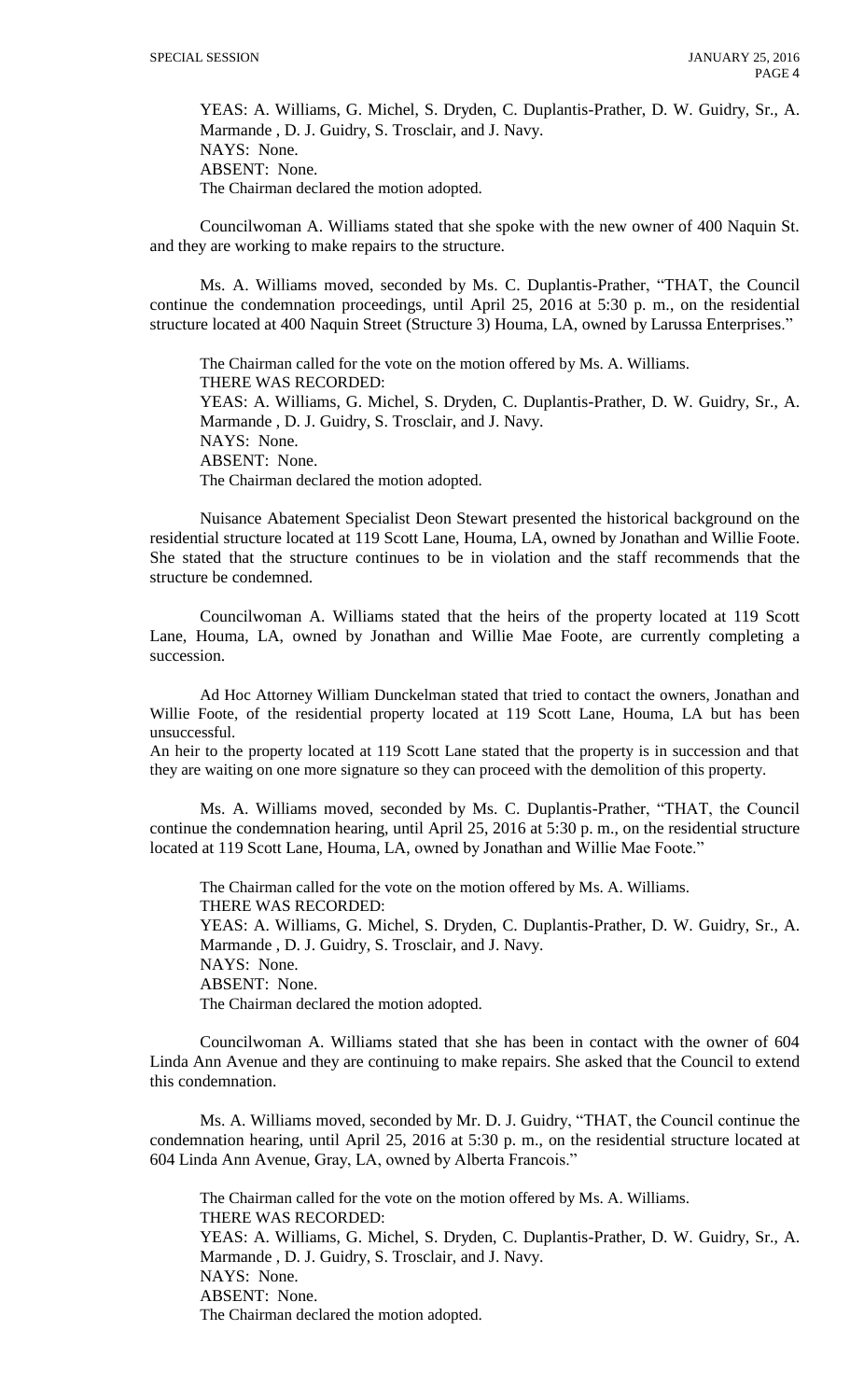Ms. C. Duplantis-Prather moved, seconded by Ms. A. Williams, "THAT, the Council continue the condemnation proceedings, until July 26, 2016 at 5:30 p. m., for the residential structure located at, 167 Jennings Lane, Houma, LA, owned by the Estate of John and Zenobia Thompson, owner c/o Gaynell Castle."

The Chairman called for the vote on the motion offered by Ms. C. Duplantis-Prather. THERE WAS RECORDED: YEAS: A. Williams, G. Michel, S. Dryden, C. Duplantis-Prather, D. W. Guidry, Sr., A. Marmande , D. J. Guidry, S. Trosclair, and J. Navy. NAYS: None. ABSENT: None. The Chairman declared the motion adopted.

Councilwoman C. Duplantis-Prather stated that she spoke to the owner of 167 Jennings Lane and he indicated he is working on repairing making repairs to the structure.

Ms. A. Williams moved, seconded by Ms. C. Duplantis-Prather, "THAT, the Council continue the condemnation proceedings, until April 25, 2016 at 5:30 p. m., on the residential structure located at 1514 Bonvillian Street, Houma, LA, owned by the Estate of Castro Murray due to the service to owner was untimely."

The Chairman called for the vote on the motion offered by Ms. A. Williams. THERE WAS RECORDED: YEAS: A. Williams, G. Michel, S. Dryden, C. Duplantis-Prather, D. W. Guidry, Sr., A. Marmande , D. J. Guidry, S. Trosclair, and J. Navy. NAYS: None. ABSENT: None. The Chairman declared the motion adopted.

Nuisance Abatement Specialist Deon Stewart presented the historical background on the residential structure located at 208 McKinley Street, Houma, LA, owned by Byrd and Byrd, Inc., noted that the structure continues to be in violation and that staff recommends that the structure be condemned.

Mr. Stephon Byrd, an heir to the property located at 208 McKinley Street, stated that he has completed the necessary repairs that were asked of him and stated that he will continue to do work on the structure until it is completely repaired.

Councilwoman A. Williams asked Mr. Byrd to contact Ms. Deon Stewart to inform her of the improvements he has made to the structure.

 Ms. A. Williams moved, seconded by Ms. C. Duplantis-Prather, "THAT, the Council continue the condemnation proceedings, until April 25, 2016 at 5:30 p. m., for the residential structure located at 208 McKinley Street, Houma, LA, owned by Byrd and Byrd, Inc."

The Chairman called for the vote on the motion offered by Ms. A. Williams. THERE WAS RECORDED: YEAS: A. Williams, G. Michel, S. Dryden, C. Duplantis-Prather, D. W. Guidry, Sr., A. Marmande , D. J. Guidry, S. Trosclair, and J. Navy. NAYS: None. ABSENT: None. The Chairman declared the motion adopted.

Nuisance Abatement Specialist Deon Stewart presented the historical background on the residential structure located at 1703 Dunn Street, Houma, LA, owned by Flamingo Property Management by noting that the structure continues to be in violation and that staff recommends that the structure be condemned.

Ad Hoc Attorney Williams Dunckelman stated that he has been in contact with Mr. Michael Sobert, who is in the process of purchasing the property located at 1703 Dunn Street, (Structures 1 and 2), Houma, LA, owned by Flamingo Property Management, LLC. The property is currently in a succession and he then requested a continuance.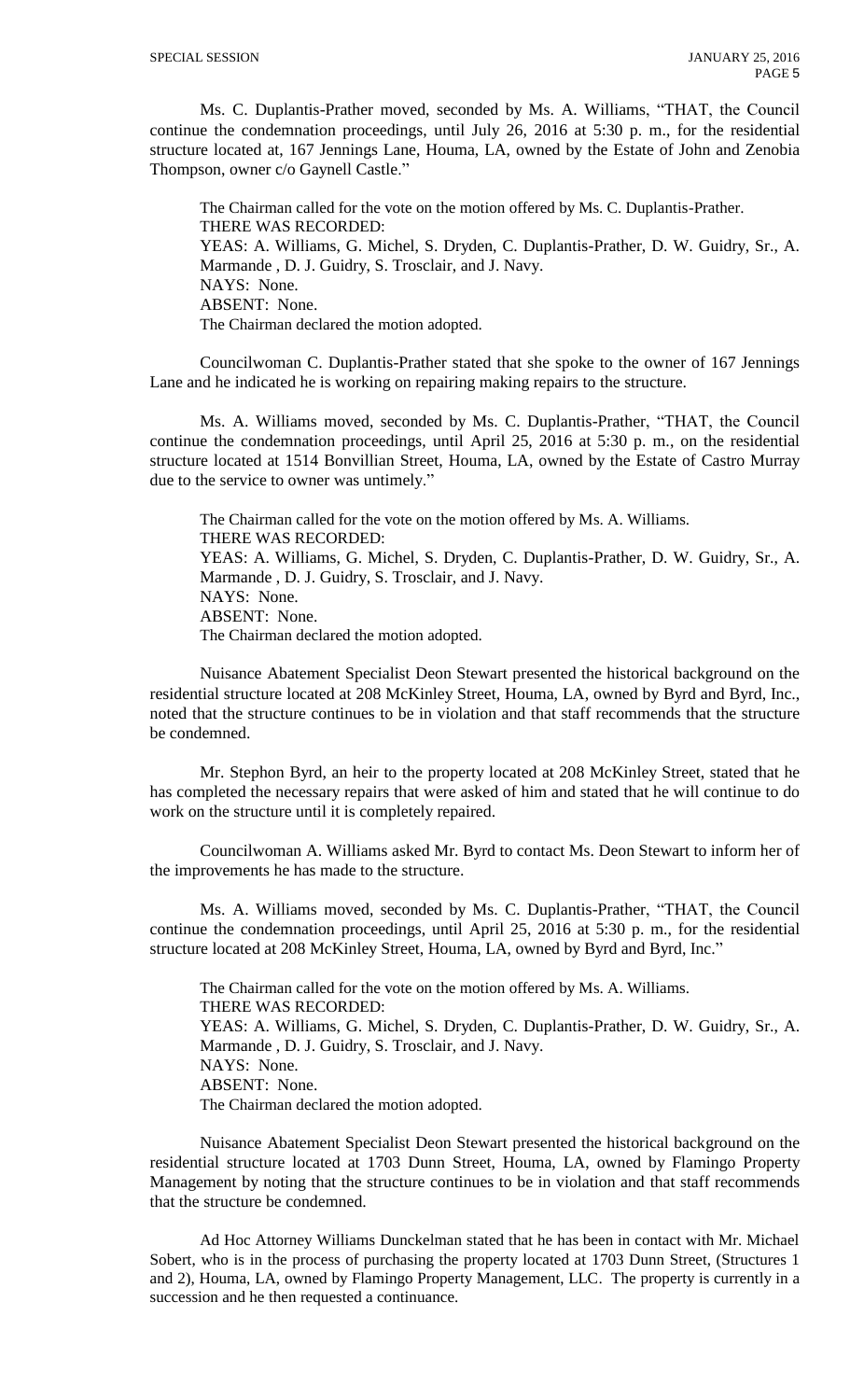Ms. A. Williams moved, seconded by Mr. S. Trosclair, "THAT, the Council continue the condemnation proceeding, until July 26, 2016 at 5:30 p. m., on the residential structures located at 1703 Dunn Street (Structures 1 and 2), Houma, LA, owned by Flamingo Property Management, LLC."

The Chairman called for the vote on the motion offered by Ms. A. Williams. THERE WAS RECORDED: YEAS: A. Williams, G. Michel, S. Dryden, C. Duplantis-Prather, D. W. Guidry, Sr., A. Marmande , D. J. Guidry, S. Trosclair, and J. Navy. NAYS: None. ABSENT: None. The Chairman declared the motion adopted.

Ms. A. Williams moved, seconded by Mr. G. Michel, "THAT, the Council concur with the recommendation of Administration to close the condemnation file on the residential structure located at 1436 Gautreaux Street, Houma, LA, owned by Anya' Carter-Ward."

The Chairman called for the vote on the motion offered by Ms. A. Williams. THERE WAS RECORDED: YEAS: A. Williams, G. Michel, S. Dryden, C. Duplantis-Prather, D. W. Guidry, Sr., A. Marmande , D. J. Guidry, S. Trosclair, and J. Navy. NAYS: None. ABSENT: None. The Chairman declared the motion adopted.

Nuisance Abatement Specialist Deon Stewart presented the historical background on the residential structure located at 116 Alex Williams Lane, Houma, LA, owned by the Estate of Charles Johnson and Hilda Woodley noting that the structure continues to be in violation and staff recommends that the structure be condemned.

Ms. Hilda Woodley, owner of the property located at 116 Alex Williams Lane, stated that she has had some work done on the home and currently has a tenant living there. Ms. Woodley stated that she is working slowly on the repairs because her contractors work during the day. She also stated that individuals have stolen materials from her property which causes her financial hardship because she has had to replenish the materials on several occasions. She asked for more time to finish the repairs at the aforementioned address.

Council Chairman J. Navy questioned whether or not a residential structure can be occupied and still be listed on the condemnation list.

Upon questioning, Nuisance Abatement Specialist Deon Stewart stated that if there is a resident living in a condemned property and there are violations, it is usually handed through Building Code Enforcement, not Nuisance Abatement.

Parish Attorney C. Alcock explained it is not required that the structure be vacant. It has been part of the Nuisance Abatement policy because the parish doesn't want to create a homeless situation if they condemn a property that is occupied. She added that this is not a legal requirement of the ordinance.

Ms. A. Williams moved, seconded by Ms. C. Duplantis-Prather and Mr. S. Trosclair, "THAT, the Council continue the condemnation proceedings, until April 25, 2016 at 5:30 p. m., on the residential structure located at 116 Alex Williams Lane, Houma, LA, owned by the Estate of Charles Johnson and Hilda Woodley pending legal advice."

The Chairman called for the vote on the motion offered by Ms. A. Williams. THERE WAS RECORDED: YEAS: A. Williams, G. Michel, S. Dryden, C. Duplantis-Prather, D. W. Guidry, Sr., A. Marmande , D. J. Guidry, S. Trosclair, and J. Navy. NAYS: None. ABSENT: None. The Chairman declared the motion adopted.

Nuisance Abatement Specialist Deon Stewart presented the historical background the residential structure located at 914 Daspit Street, Houma, LA, owned by Martha Turner, Fern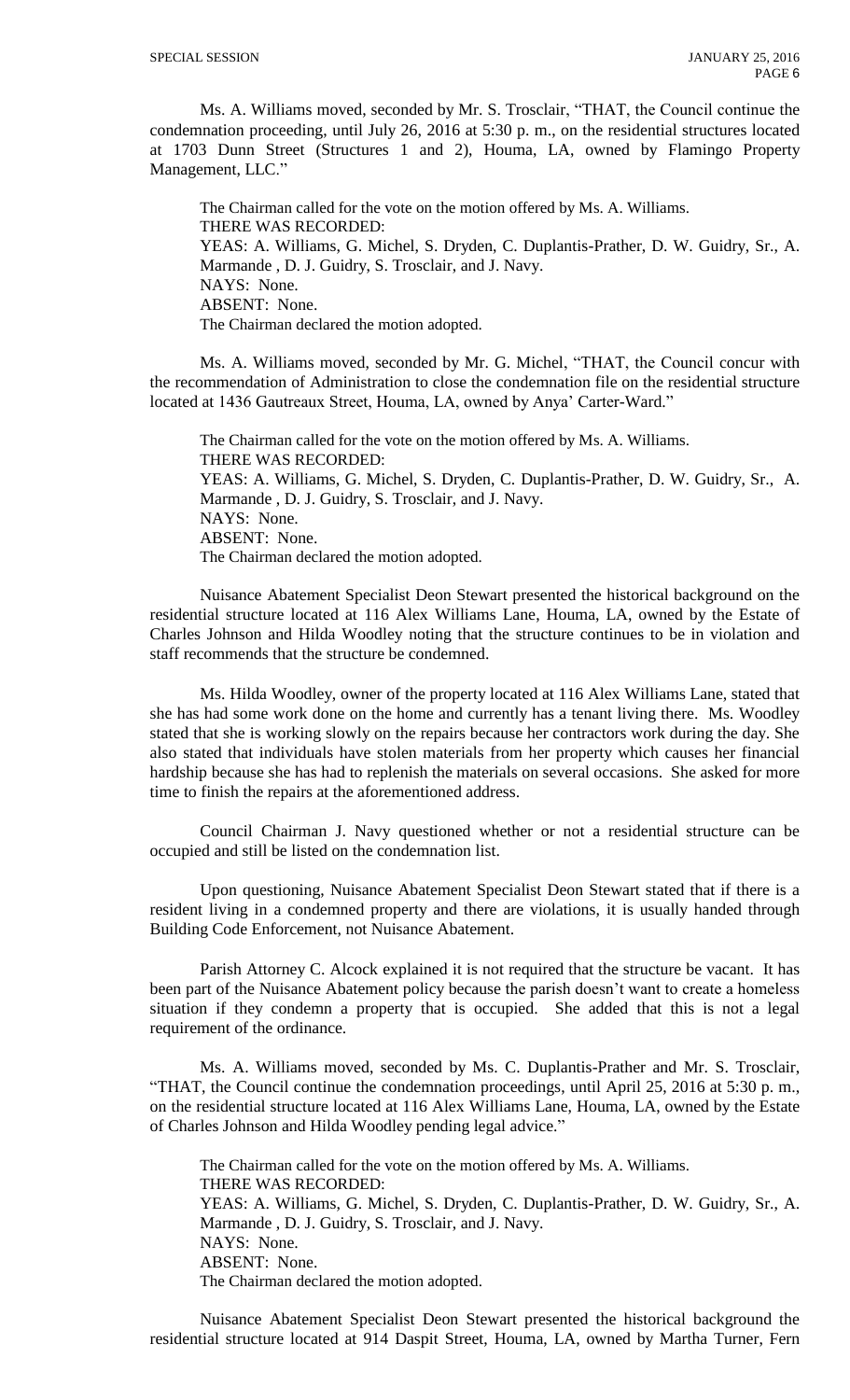Lee, Genevieve Gauno and Johnny Taylor, III by noting that no improvements have been made to the aforementioned structure; that the structure continues to be in violation and that staff recommends that the structure be condemned.

Ms. Martha Turner, owner of the property located at 914 Daspit Street, stated that she has begun tearing down the structure, but now she is having a problem with the debris being picked up. She stated that she was unaware that the parish did not pick up demolition debris and then asked for the additional time to continue this process.

Ms. A. Williams moved, seconded by Mr. G. Michel, "THAT, the Council continue the condemnation proceedings, until April 25, 2016 at 5:30 p. m., the condemnation proceeding on the residential structure located at 914 Daspit Street, Houma, LA, owned by Martha Turner, Fern Lee, Genevieve Gauno and Johnny Taylor, III."

The Chairman called for the vote on the motion offered by Ms. A. Williams. THERE WAS RECORDED: YEAS: A. Williams, G. Michel, S. Dryden, C. Duplantis-Prather, D. W. Guidry, Sr., A. Marmande , D. J. Guidry, S. Trosclair, and J. Navy. NAYS: None. ABSENT: None. The Chairman declared the motion adopted.

Ms. Nancy Mahler Davis, owner of the property located at 202 A-B Howard Avenue, Houma, LA, stated that she is in the process of getting bids to have these structures demolished and noted that the structure is being used for storage.

Ms. C. Duplantis-Prather moved, seconded by Ms. A. Williams, "THAT, the Council concur with the recommendation of Administration to condemn the commercial structure located at 202 A-B Howard Avenue, Houma, LA, owned by Nancy Mahler, per the legal description,

E/M 60 X 90 of Lot 1 Block 2 Boquet Subd.

is in a dilapidated and dangerous condition that endangers the health, safety and welfare of the public. Accordingly, the structure is hereby condemned and the owner is hereby ordered to demolish, remove, and/or repair the structure by April 25, 2016. In default of which Terrebonne Parish Consolidated Government may proceed to do so, and in accordance therewith, the Parish Administration be authorized to proceed with the bidding process for the demolition and/or removal of the above stated items.'

The Chairman called for the vote on the motion offered by Ms. C. Duplantis-Prather. THERE WAS RECORDED: YEAS: A. Williams, G. Michel, S. Dryden, C. Duplantis-Prather, D. W. Guidry, Sr., A. Marmande , D. J. Guidry, S. Trosclair, and J. Navy. NAYS: None. ABSENT: None. The Chairman declared the motion adopted.

Nuisance Abatement Specialist Deon Stewart presented the historical background on the residential and accessory structure located at 216 Crozier Drive, Houma, LA, owned by John Westbrook stating that the structure continues to be in violation and that the staff recommends that the structure be condemned.

Mr. John Westbrook, owner of the property located at 216 Crozier Drive, stated that he is working on the structure alone and he asked for more time to complete the repairs.

Ms. A. Williams moved, seconded by Mr. S. Trosclair, "THAT, the Council concur with the recommendation of Administration that the residential and accessory structure located at 216 Crozier Drive, Houma, LA, owned by John Westbrook, per the legal description,

## Lot 9 Block 4 Crozier Heights

is in a dilapidated and dangerous condition that endangers the health, safety and welfare of the public. Accordingly, the structure is hereby condemned and the owner is hereby ordered to demolish, remove, and/or repair the structure by July 26, 2016. In default of which Terrebonne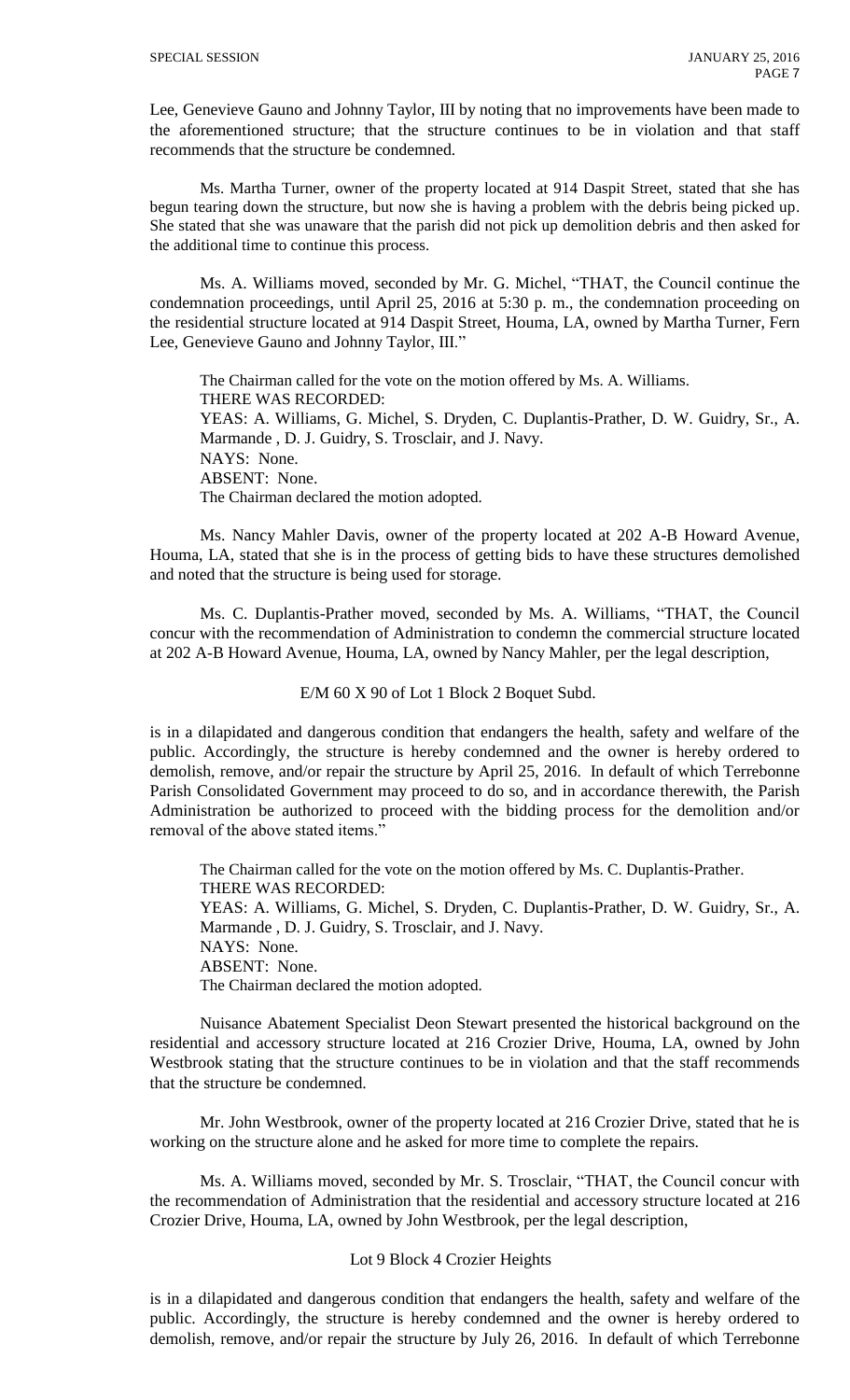Parish Consolidated Government may proceed to do so, and in accordance therewith, the Parish Administration be authorized to proceed with the bidding process for the demolition and/or removal of the above stated items.'

The Chairman called for the vote on the motion offered by Ms. A. Williams. THERE WAS RECORDED: YEAS: A. Williams, G. Michel, S. Dryden, C. Duplantis-Prather, D. W. Guidry, Sr., A. Marmande , D. J. Guidry, S. Trosclair, and J. Navy. NAYS: None. ABSENT: None. The Chairman declared the motion adopted.

Nuisance Abatement Specialist Deon Stewart presented the historical background on the residential structure located at 218 Crozier Drive, Houma, LA, owned by Junius Patterson by stating substantial improvements have been made to the structure and staff recommends that the file be continued.

Ms. A. Williams moved, seconded by Mr. D. J. Guidry, "THAT, the Council continue the condemnation proceedings, until April 25, 2016 at 5:30 p. m., for the residential structure located at 218 Crozier Drive, Houma, LA, owned by Junius Patterson."

The Chairman called for the vote on the motion offered by Ms. A. Williams. THERE WAS RECORDED: YEAS: A. Williams, G. Michel, S. Dryden, C. Duplantis-Prather, D. W. Guidry, Sr., A. Marmande , D. J. Guidry, S. Trosclair, and J. Navy. NAYS: None. ABSENT: None. The Chairman declared the motion adopted.

Ms. Rebecca Higginbotham, owner of the aforementioned property, stated that they have received the permits needed to repair the accessory structure and asked for a continuance to complete the work that they have started. She stated that her husband was injured and they are requesting more time.

Ms. C. Duplantis-Prather moved, seconded by Ms. A. Williams, "THAT, the Council concur with the recommendation of Administration to close the condemnation file for the residential accessory structure located at 386 Palm Avenue, Houma, LA, owned by Jimmy and Rebecca Higginbotham."

The Chairman called for the vote on the motion offered by Ms. C. Duplantis-Prather. THERE WAS RECORDED: YEAS: A. Williams, G. Michel, S. Dryden, C. Duplantis-Prather, D. W. Guidry, Sr., A. Marmande , D. J. Guidry, S. Trosclair, and J. Navy. NAYS: None. ABSENT: None. The Chairman declared the motion adopted.

Nuisance Abatement Specialist Deon Stewart presented the historical background on the residential and accessory structures located at 1500 Bond Street, Houma, LA, owned by Pellegrin Sales, Co., Brad Pellegrin, by stating that service to the owners was untimely and staff recommends that this matter be continued.

Ms. A. Williams moved, seconded by Ms. C. Duplantis-Prather and Mr. D. J. Guidry, "THAT, the Council continue the condemnation proceedings until April 25, 2016 at 5:30 p. m. on the residential and accessory structure located at 1500 Bond Street, Houma, LA, owned by Pellegrin Sales, Co, Brad Pellegrin, due to service to owners being untimely."

The Chairman called for the vote on the motion offered by Ms. A. Williams. THERE WAS RECORDED: YEAS: A. Williams, G. Michel, S. Dryden, C. Duplantis-Prather, D. W. Guidry, Sr., A. Marmande , D. J. Guidry, S. Trosclair, and J. Navy. NAYS: None. ABSENT: None. The Chairman declared the motion adopted.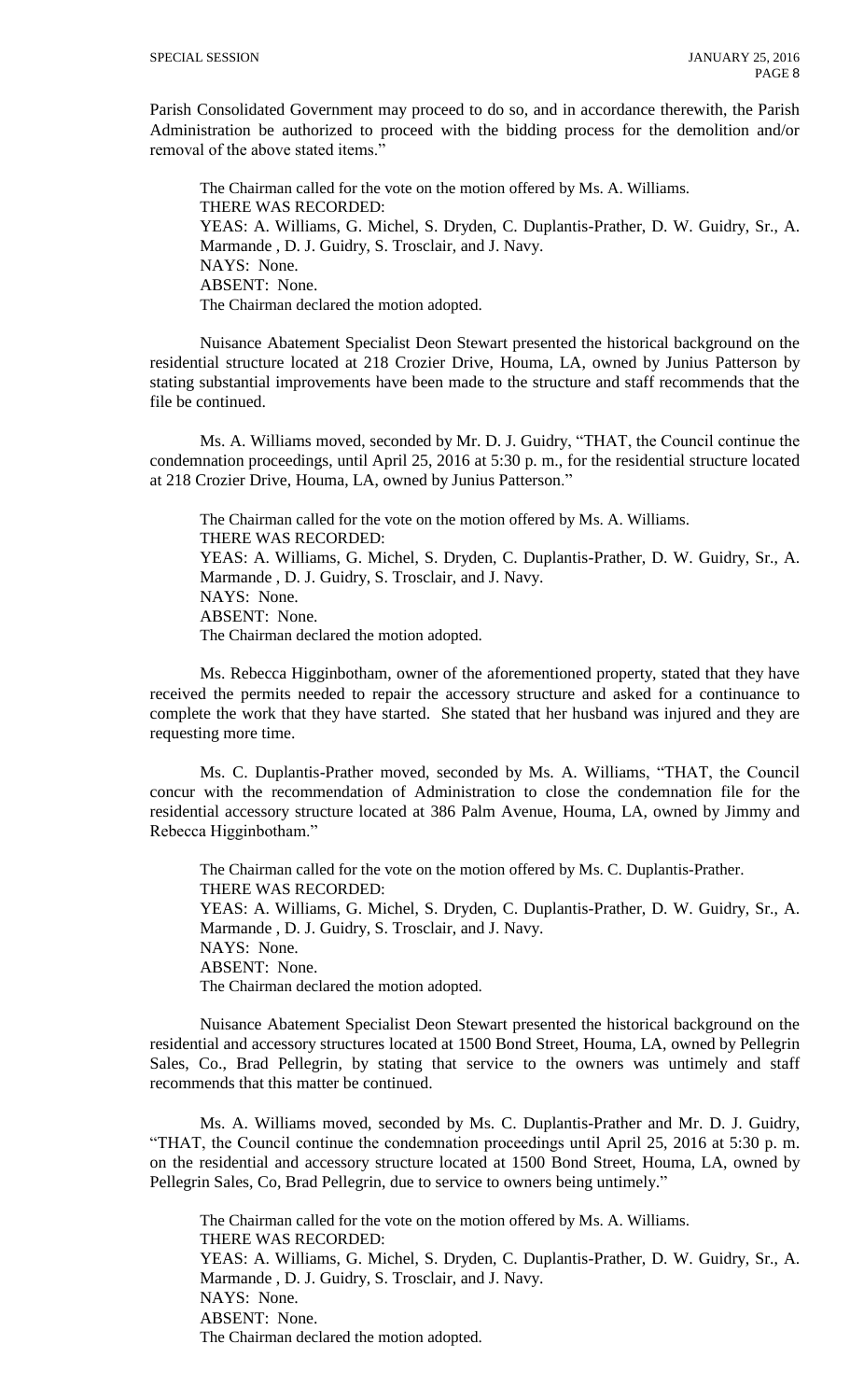Nuisance Abatement Specialist Deon Stewart presented the historical background on the residential structures located at 3111 Betty Ann Street, Houma, LA owned by Horace Pitre, stating that the structure continues to be in violation and staff recommends the structure be condemned.

Ad Hoc Attorney William Dunckelman stated that he has been trying to contact with Mr. Mike Trahan, an heir of the property located at 3111 Betty Ann Street, Houma, LA owned by Horace Pitre, but has been unsuccessful. He asked for additional time to contact this heir.

Mr. G. Michel moved, seconded by Mr. D. J. Guidry, "THAT, the Council concur with the recommendation of Administration that the residential structure located at 3111 Betty Ann Street, Houma, LA, owned by Horace Pitre, per the legal description,

> Lot 57  $\frac{1}{2}$  X 168 on the west side of Betty Ann Street designated as lot 4 block 4 Gilbert Subd.

is in a dilapidated and dangerous condition that endangers the health, safety and welfare of the public. Accordingly, the structure is hereby condemned and the owner is hereby ordered to demolish, remove, and/or repair the structure by April 25, 2016. In default of which Terrebonne Parish Consolidated Government may proceed to do so, and in accordance therewith, the Parish Administration be authorized to proceed with the bidding process for the demolition and/or removal of the above stated items."

The Chairman called for the vote on the motion offered by Mr. G. Michel. THERE WAS RECORDED: YEAS: A. Williams, G. Michel, S. Dryden, C. Duplantis-Prather, D. W. Guidry, Sr., A. Marmande , D. J. Guidry, S. Trosclair, and J. Navy. NAYS: None. ABSENT: None. The Chairman declared the motion adopted.

Nuisance Abatement Specialist Deon Stewart presented the historical background on the residential accessory structure located at 326 Patrick Drive, Schriever, LA, owned by Margaret Rodrigue stating that the property is sturdy and staff recommends that the file be closed.

Mr. Neil Andras, contractor for Ms. Margaret Rodrigue, stated that he repaired all of the accessory structures on the property.

Mr. S. Dryden moved, seconded by Ms. A. Williams, "THAT, the Council close the condemnation file for the residential accessory structure located at 326 Patrick Drive, Schriever, LA, owned by Margaret Rodrigue."

The Chairman called for the vote on the motion offered by Mr. S. Dryden. THERE WAS RECORDED: YEAS: A. Williams, G. Michel, S. Dryden, C. Duplantis-Prather, D. W. Guidry, Sr., A. Marmande , D. J. Guidry, S. Trosclair, and J. Navy. NAYS: None. ABSENT: None. The Chairman declared the motion adopted.

(The power point presentation given by Administration, which contains the background and history of each property, photographs of the subject structures, and Administration's recommendations, have been made a part of the official record of these proceedings, a hard copy of which is to be maintained in the office of the Planning Department.)

Mr. D. J. Guidry moved, seconded by Mr. S. Trosclair, "THAT, there being no further business to come before the Council, the meeting be adjourned."

The Chairman called for the vote on the motion offered by Mr. D. J. Guidry. THERE WAS RECORDED: YEAS: A. Williams, G. Michel, S. Dryden, C. Duplantis-Prather, D. W. Guidry, Sr., A. Marmande , D. J. Guidry, S. Trosclair, and J. Navy. NAYS: None.